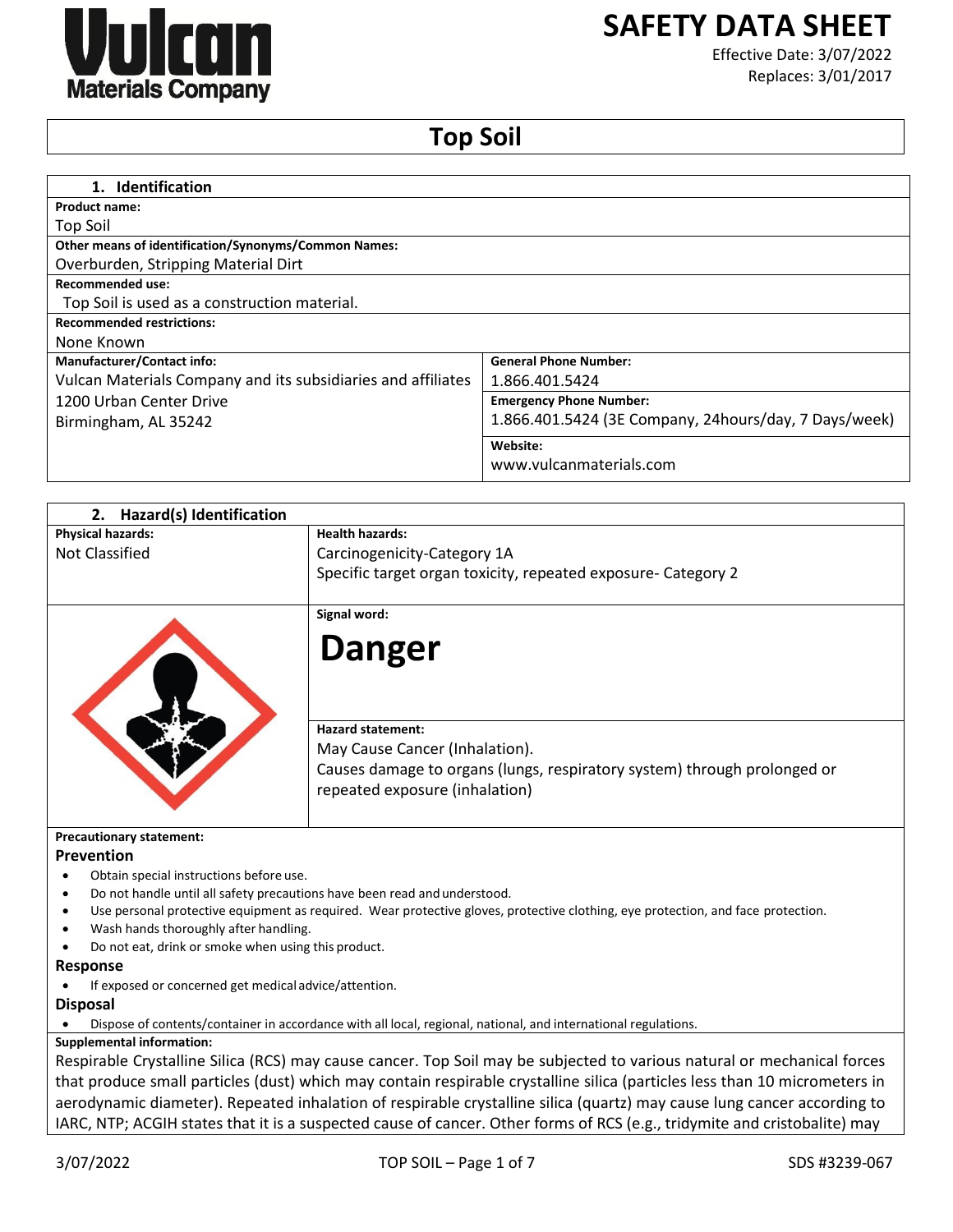| <b>Composition/information on ingredients</b><br>З. |                   |           |
|-----------------------------------------------------|-------------------|-----------|
| <b>Chemical name</b>                                | <b>CAS number</b> | %         |
| Dirt                                                | None              | $\geq 50$ |
| Quartz (crystalline silica                          | 14808-60-7        | >1        |
| Amorphous Silica                                    | 69012-64-7        | <50       |

## **4. First-aid measures**

**Inhalation:**

Remove to fresh air. Dust in throat and nasal passages should clear spontaneously. Contact a physician if irritation persists or if breathing is difficult.

**Eyes:**

Immediately flush eye(s) with plenty of clean water for at least 15 minutes, while holding the eyelid(s) open.

Occasionally lift the eyelid(s) to ensure thorough rinsing. Beyond flushing, do not attempt to remove material from eye(s). Contact a physician if irritation persists or later develops.

**Skin:**

Wash affected areas thoroughly with mild soap and fresh water. Contact a physician if irritation persists.

**Ingestion:**

If person is conscious do not induce vomiting. Give large quantity of water and get medical attention. Never attempt to make an unconscious person drink.

**Most important symptoms/effects, acute and delayed:**

Dust may irritate the eyes, skin, and respiratory tract. Breathing respirable crystalline silica-containing dust for prolonged periods in the workplace can cause lung damage and a lung disease called silicosis. Symptoms of silicosis may include (but are not limited to) shortness of breath, difficulty breathing with or without exertion; coughing; diminished work capacity; diminished chest expansion; reduction of lung volume; right heart enlargement and/or failure.

**Indication of immediate medical attention and special treatment needed:**

Not all individuals with silicosis will exhibit symptoms of the disease. However, silicosis can be progressive and symptoms can appear even years after exposures have ceased. Persons with silicosis have an increased risk of pulmonary tuberculosis infection.

**For emergencies contact 3E Company at 1.866.401.5424 (24 hours/day, 7 days/week).**

## **5. Fire-fighting measures**

**Suitable extinguishing media:**

This product is not flammable. Use fire-extinguishing media appropriate for surrounding materials.

**Unsuitable extinguishing media:**

None known.

**Specific hazards arising from the chemical:**

Contact with powerful oxidizing agents may cause fire and/or explosions (see section 10 of SDS).

**Special protective equipment and precautions for firefighters:**

Use protective equipment appropriate for surrounding materials.

**Fire-fighting equipment/instructions:**

No unusual fire or explosion hazards noted. Not a combustible dust.

**Specific methods:**

The presence of this material in a fire does not hinder the use of any standard extinguishing medium. Use extinguishing medium for surrounding fire.

## **6. Accidental release measures**

**Personal precautions, protective equipment and emergency procedures:**

Persons involved in cleanup processes should first observe precautions (as appropriate) identified in Section 8 of this SDS. **For emergencies, contact 3E Company at 1-866-401-5424 (24 hours/day, 7 days/week)**.

## **Environmental precautions:**

Prevent from entering into sewers or drainage systems where it can harden and clog flow.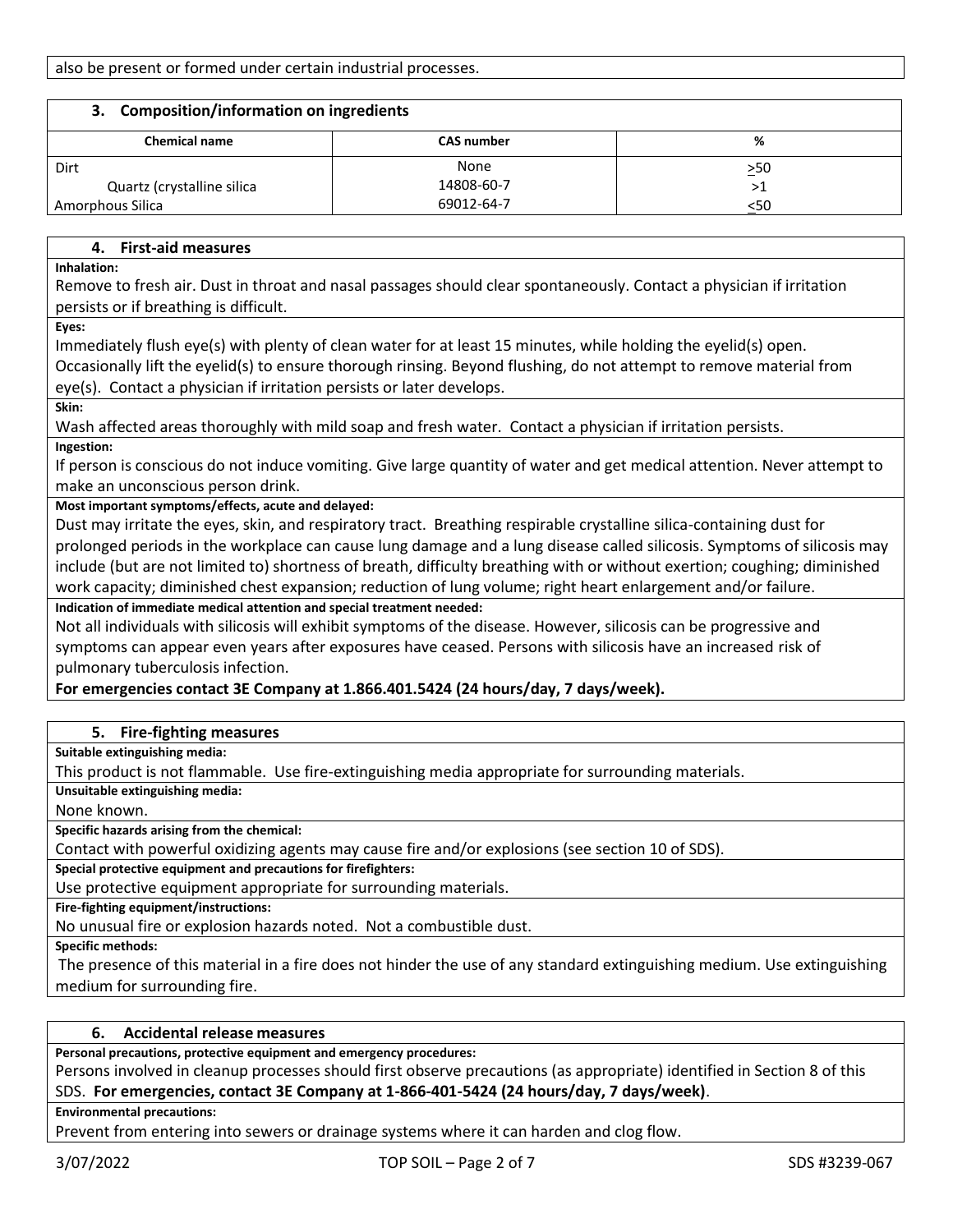#### **Methods and materials for containment and cleaning up:** Spilled material, where dust is generated, may overexpose cleanup personnel to respirable crystalline silica-containing

dust. Do not dry sweep or use compressed air for clean-up. Wetting of spilled material and/or use of respiratory protective equipment may be necessary.

#### **7. Handling and storage**

**Precautions for safe handling:**

Respirable crystalline silica-containing dust may be generated during processing, handling, and storage. Use personal protection and controls identified in Section 8 of this SDS as appropriate.

**Conditions for safe storage, including any incompatibilities:**

Do not store near food, beverages, or smoking materials.

#### **8. Exposure controls/personal protection**

#### **Legend:**

NE = Not Established; PEL = Permissible Exposure Limit; TLV = Threshold Limit Value; REL = Recommended Exposure Limit; OSHA = Occupational Safety and Health Administration; MSHA = Mine Safety and Health Administration; NIOSH = National Institute for Occupational Safety and Health; ACGIH = American Conference of Governmental Industrial Hygienists

|                                                                                   | <b>OSHA/MSHA</b>                                                                                                   | <b>ACGIH</b>               | <b>NIOSH</b>              |
|-----------------------------------------------------------------------------------|--------------------------------------------------------------------------------------------------------------------|----------------------------|---------------------------|
| Component                                                                         | <b>PEL</b>                                                                                                         | <b>TLV</b>                 | REL                       |
| Particulates not otherwise classified                                             | 15<br>(total dust)                                                                                                 | 10<br>(total dust)         | <b>NE</b>                 |
|                                                                                   | 5<br>(respirable fraction)                                                                                         | 3<br>(respirable fraction) |                           |
| Respirable dust containing silica                                                 | 10<br>$\div$ (% silica + 2)                                                                                        | Use Respirable Silica TLV  | Use Respirable Silica REL |
| Total dust containing silica                                                      | $\div$ (% silica + 3)<br><b>MSHA: 30</b>                                                                           | <b>NE</b>                  | <b>NE</b>                 |
| Respirable Crystalline Silica (quartz)                                            | OSHA: 0.05<br>(PEL)<br>OSHA: 0.025<br>(Action Level)<br>MSHA: Use Respirable Dust<br>containing Silica PEL (above) | 0.025                      | 0.05                      |
| Respirable Tridymite and Cristobalite<br>(other forms of crystalline silica)<br>. | OSHA: Use respirable crystalline<br>silica PEL<br>MSHA: 1/2 of respirable dust<br>containing silica PEL            | 0.025                      | 0.05                      |

#### **Exposure Guidelines:**

Total dust containing silica, respirable silica-containing dust and respirable crystalline silica (quartz) levels should be monitored regularly to determine worker exposure levels. Exposure levels in excess of allowable exposure limits should be reduced by all feasible engineering controls, including (but not limited to) wet suppression, ventilation, process enclosure, and enclosed employee workstations.

#### **Engineering Controls:**

Activities that generate dust require the use of general ventilation, local exhaust and/or wet suppression methods to maintain exposures below allowable exposure limits.

**Eye Protection:**

Safety glasses with side shields should be worn as minimum protection. Dust goggles should be worn when excessively (visible) dusty conditions are present or are anticipated.

## **Skin Protection (Protective Gloves/Clothing):**

Use gloves to provide hand protection from abrasion. In dusty conditions, use long sleeve shirts. Wash work clothes after each use.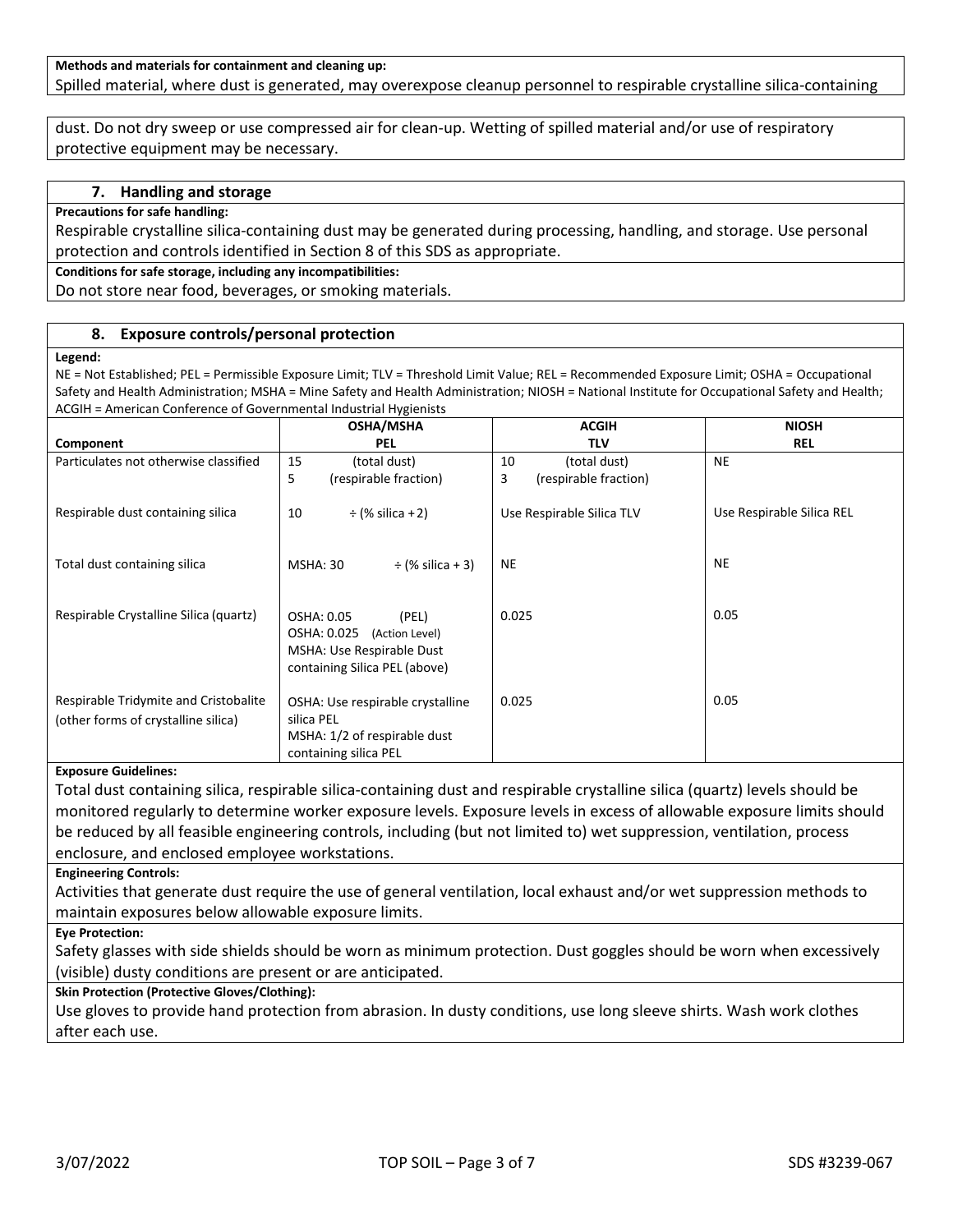#### **Respiratory Protection:**

All respirators must be NIOSH-approved for the exposure levels present. (See NIOSH Respirator Selection Guide). The need for respiratory protection should be evaluated by a qualified safety and health professional. Activities that generate dust require the use of an appropriate dust respirator where dust levels exceed or are likely to exceed allowable exposure limits. For respirable silica-containing dust levels that exceed or are likely to exceed an 8-hour timeweighted average (TWA) of 0.25 , a high efficiency particulate filter respirator must be worn at a minimum; however, if respirable silica-containing dust levels exceed or are likely to exceed an 8-hour TWA of 1.25 an airpurifying, full-face respirator or equivalent is required. Respirator use must comply with applicable MSHA (42 CFR 84) or OSHA (29 CFR 1910.134 ) standards, which include provisions for a user training program, respirator inspection, repair and cleaning, respirator fit testing, medical surveillance and other requirements.

## **9. Physical and chemical properties**

| Appearance:                                                        |                                          |                                               |
|--------------------------------------------------------------------|------------------------------------------|-----------------------------------------------|
| Dark brown to black. Sandy loam to loam soil texture. Earthy odor. |                                          |                                               |
| Odor:                                                              | PH:                                      | <b>Decomposition temperature:</b>             |
| No odor.                                                           | Not applicable                           | Not applicable                                |
| Melting point/freezing point:                                      | Initial boiling point and boiling range: | Flash point:                                  |
| Not applicable                                                     | Not applicable                           | Non-combustible                               |
| <b>Evaporation rate:</b>                                           | Flammability:                            | Upper/lower flammability or explosive limits: |
| Not applicable                                                     | Not applicable                           | Not applicable                                |
| Vapor pressure:                                                    | <b>Relative density:</b>                 | Solubility:                                   |
| Not applicable                                                     | Not applicable                           | 0                                             |
| Partition coefficient: n-octanol/water.                            | <b>Autoignition temperature:</b>         | Specific Gravity (H2O = 1):                   |
| Not applicable                                                     | Not applicable                           | $2.6 - 2.75$                                  |

## **10. Stability and reactivity**

#### **Reactivity:**

Not reactive under normal use.

**Chemical stability:**

Stable under normal temperatures and pressures.

**Possibility of hazardous reactions:**

None under normal use.

**Conditions to avoid (e.g., static discharge, shock or vibration):**

Contact with incompatible materials should be avoided (see below). See Sections 5 and 7 for additional information. **Incompatible materials:**

Silica ignites on contact with fluorine and is incompatible with acids, aluminum, ammonium salts and magnesium. Silica reacts violently with powerful oxidizing agents such as fluorine, boron trifluoride, chlorine trifluoride, manganese trifluoride, and oxygen difluoride yielding possible fire and/or explosions. Silica dissolves readily in hydrofluoric acid producing a corrosive gas – silicon tetrafluoride.

**Hazardous decomposition products:**

Respirable crystalline silica-containing dust may be generated. When heated, quartz is slowly transformed into tridymite (above 860°C/1580°F) and cristobalite (above 1470°C/2678°F). Both tridymite and cristobalite are other forms of crystalline silica.

## **11. Toxicological information**

**Primary Routes of Exposure:**

Inhalation and contact with the eyes and skin.

**Symptoms related to the physical, chemical, toxicological characteristics** 

**Inhalation:**

Dusts may irritate the nose, throat and respiratory tract by mechanical abrasion. Coughing sneezing and shortness of breath may occur.

Symptoms of silicosis may include (but are not limited to) shortness of breath, difficulty breathing with or without exertion; coughing; diminished work capacity; diminished chest expansion; reduction of lung volume; right heart enlargement and/or failure. Persons with silicosis have an increased risk of pulmonary tuberculosis infection.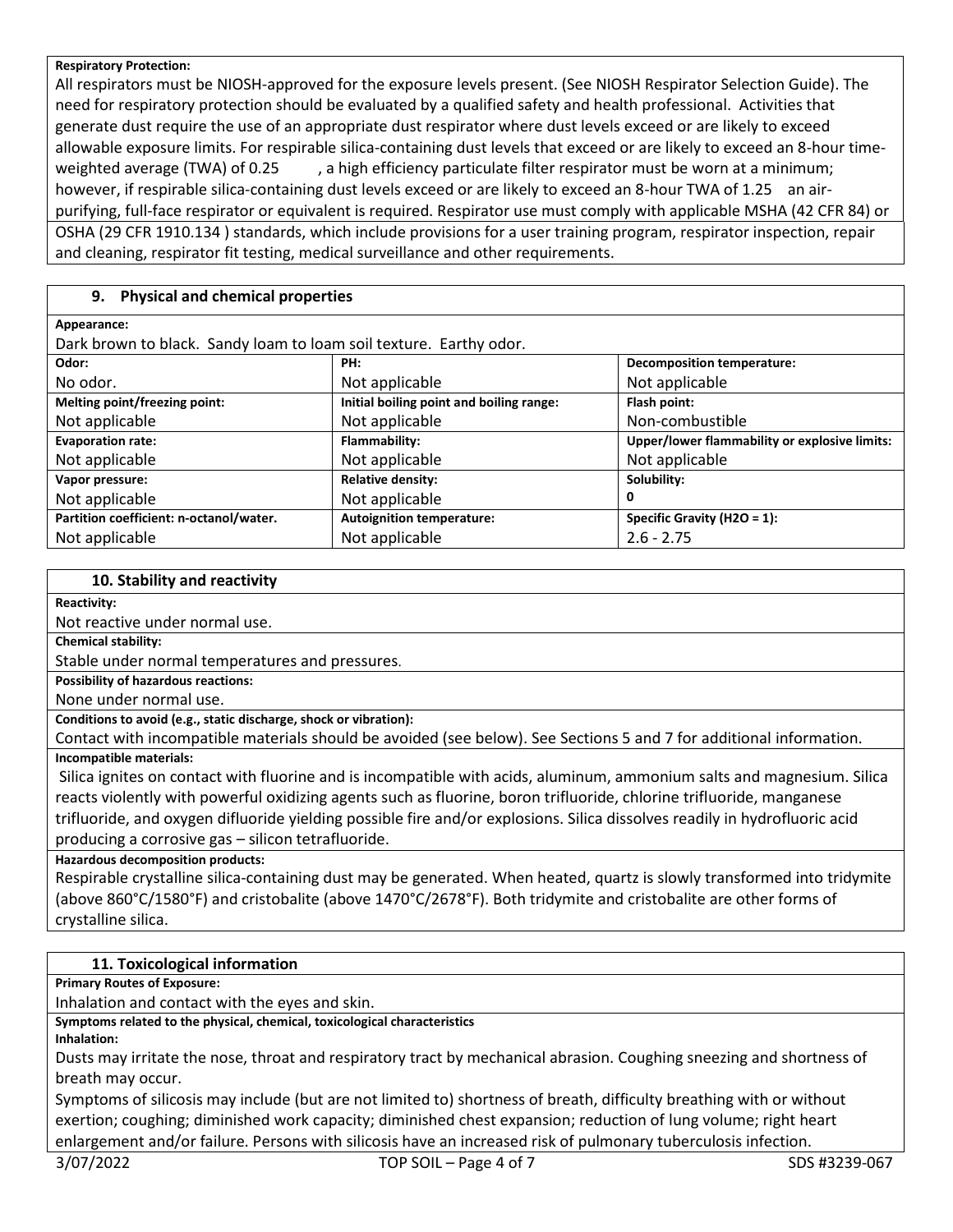#### **Eye Contact:**

Dust particles can scratch the eye causing tearing, redness, a stinging or burning feeling, or swelling of the eyes with blurred vision.

## **Skin Contact:**

Dust particles can scratch and irritate the skin with redness, an itching or burning feeling, swelling of the skin, and/or rash.

**Ingestion:**

Expected to be practically non-toxic. Ingestion of large amounts may cause gastrointestinal irritation including nausea, vomiting, diarrhea, and blockage.

## **Medical Conditions Aggravated by Exposure:**

Irritated or broken skin increases chance of contact dermatitis. Pre-existing medical conditions that may be aggravated by exposure include disorders of the eye, skin and lung (including asthma and other breathing disorders). Smoking tobacco will impair the ability of the lungs to clear themselves of dust.

**Delayed and immediate effects and also chronic effects from short- and long-term exposure:**

Prolonged overexposure to respirable dusts in excess of allowable exposure limits can cause inflammation of the lungs leading to possible fibrotic changes, a medical condition known as pneumoconiosis.

Prolonged and repeated overexposure to high levels of respirable crystalline silica-containing dust may cause a chronic form of silicosis, an incurable lung disease that may result in permanent lung damage or death. Chronic silicosis generally occurs after 10 years or more of overexposure; a more accelerated type of silicosis may occur between 5 and 10 years of higher levels of prolonged and repeated overexposure. In early stages of silicosis, not all individuals will exhibit symptoms (signs) of the disease. However, silicosis can be progressive, and symptoms can appear at any time, even years after exposure has ceased.

Repeated overexposures to very high levels of respirable crystalline silica for periods as short as six months may cause acute silicosis. Acute silicosis is a rapidly progressive, incurable lung disease that is typically fatal. Symptoms include (but are not limited to): shortness of breath, cough, fever, weight loss, and chest pain.

Respirable dust containing newly broken crystalline silica particles has been shown to be more hazardous to animals in laboratory tests than respirable dust containing older crystalline silica particles of similar size. Respirable crystalline silica particles which had aged for sixty days or more showed less lung injury in animals than equal exposures to respirable dust containing newly broken particles of respirable crystalline silica.

There are reports in the literature suggesting that excessive respirable crystalline silica exposure may be associated with autoimmune disorders and other adverse health effects involving the kidney. In particular, the incidence of scleroderma (thickening of the skin caused by swelling and thickening of fibrous tissue) appears to be higher in silicotic individuals. To date, the evidence does not conclusively determine a causal relationship between silica exposure and these adverse health effects.

## **Carcinogenicity:**

Epidemiology studies on the association between respirable crystalline silica exposure and lung cancer have had both positive and negative results. There is some speculation that the source, type, and level of exposure of respirable crystalline silica may play a role. Studies of persons with silicosis indicate an increased risk of developing lung cancer, a risk that increases with the level and duration of exposure. It is not clear whether lung cancer develops in non-silicotic patients. Several studies of silicotics do not account for lung cancer confounders, especially smoking, which have been shown to increase the risk of developing lung disorders, including emphysema and lung cancer.

In October 1996, an IARC Working Group designated respirable crystalline silica as carcinogenic (Group 1). In 2012, an IARC Working Group re-affirmed that inhalation of crystalline silica was a known human carcinogen. The NTP's Report on Carcinogens, 9th edition, lists respirable crystalline silica as a "known human carcinogen." In the year 2000, the American Conference of Governmental Industrial Hygienists (ACGIH) listed respirable crystalline silica (quartz) as a suspected human carcinogen (A-2). These classifications are based on sufficient evidence of carcinogenicity in certain experimental animals and on selected epidemiological studies of workers exposed to respirable crystalline silica.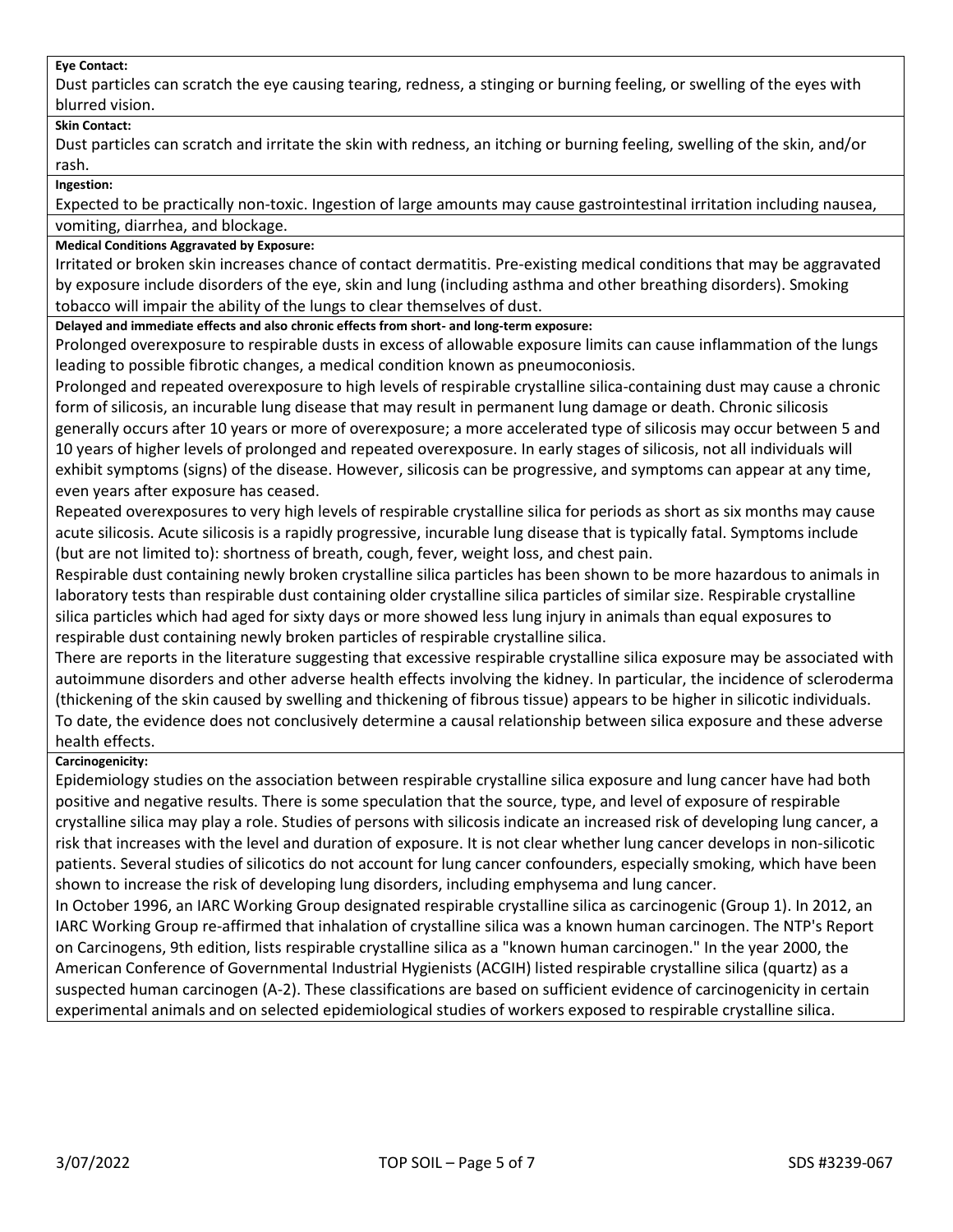**Additional information on toxicological-effects: Acute toxicity:** Not classified

**Skin corrosion/irritation:** Not classified

**Serious eye damage/eye irritation:** Not classified

**Respiratory sensitization:** Not classified.

**Skin sensitization:** Not classified.

**Germ cell Mutagenicity:** Not classified

**Carcinogenicity:** May cause cancer (Inhalation).

**Reproductive toxicity:** Not classified

**Specific target organ toxicity - single exposure:** Not classified

**Specific target organ- toxicity – repeated exposure:** Causes damage to organs (lungs, respiratory system) through prolonged or repeated exposure (inhalation)

**Aspiration toxicity:** Not classified (not applicable- solid material)

| 12. Ecological information                              |
|---------------------------------------------------------|
| Ecotoxicity (aquatic and terrestrial, where available): |
| Not determined                                          |
| Persistence and degradability:                          |
| Not determined                                          |
| Bioaccumulative potential.                              |
| Not determined                                          |
| Mobility in soil.                                       |
| Not determined                                          |
| Other adverse effects.                                  |
| Not determined                                          |

## **13. Disposal considerations**

**Safe handling and disposal of waste:**

Place contaminated materials in appropriate containers and dispose of in a manner consistent with applicable federal, state, and local regulations. Prevent from entering drainage, sewer systems, and unintended bodies of water. It is the responsibility of the user to determine, at the time of disposal, whether product meets criteria for hazardous waste. Product uses, transformations, mixture and processes, may render the resulting material hazardous.

| 14. Transport information       |
|---------------------------------|
| <b>UN Number:</b>               |
| Not regulated.                  |
| <b>UN Proper shipping name:</b> |
| Not regulated.                  |
| <b>Transport Hazard class:</b>  |
| Not applicable.                 |
| Packing group, if applicable:   |
| Not applicable.                 |
| Marine pollutant (Yes/No):      |
| Not applicable.                 |